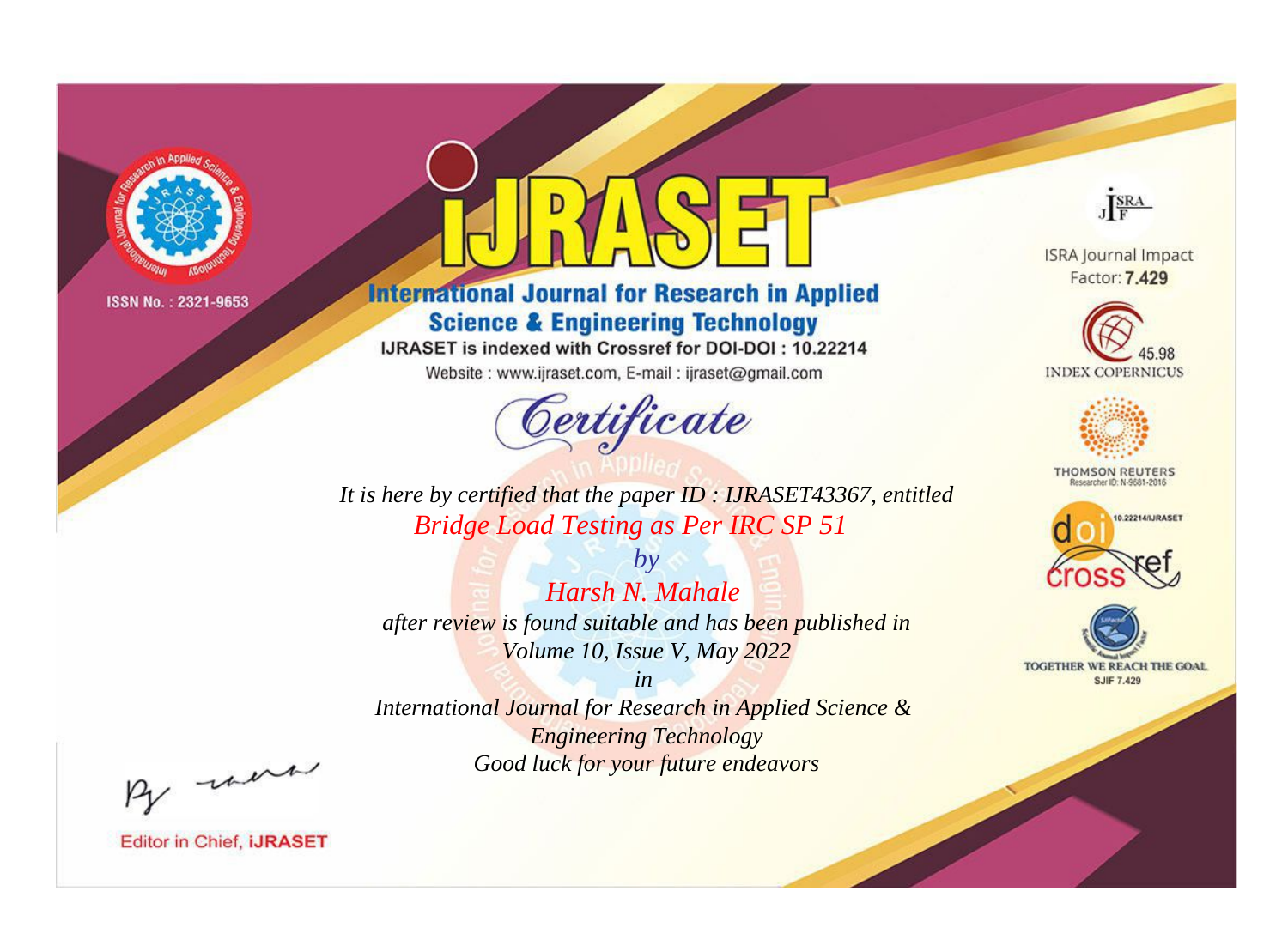

# **International Journal for Research in Applied Science & Engineering Technology**

IJRASET is indexed with Crossref for DOI-DOI: 10.22214

Website: www.ijraset.com, E-mail: ijraset@gmail.com



JERA

**ISRA Journal Impact** Factor: 7.429





**THOMSON REUTERS** 



TOGETHER WE REACH THE GOAL **SJIF 7.429** 

It is here by certified that the paper ID: IJRASET43367, entitled **Bridge Load Testing as Per IRC SP 51** 

 $b\nu$ Prof. Ravindra N. Patil after review is found suitable and has been published in Volume 10, Issue V, May 2022

 $in$ International Journal for Research in Applied Science & **Engineering Technology** Good luck for your future endeavors

By morn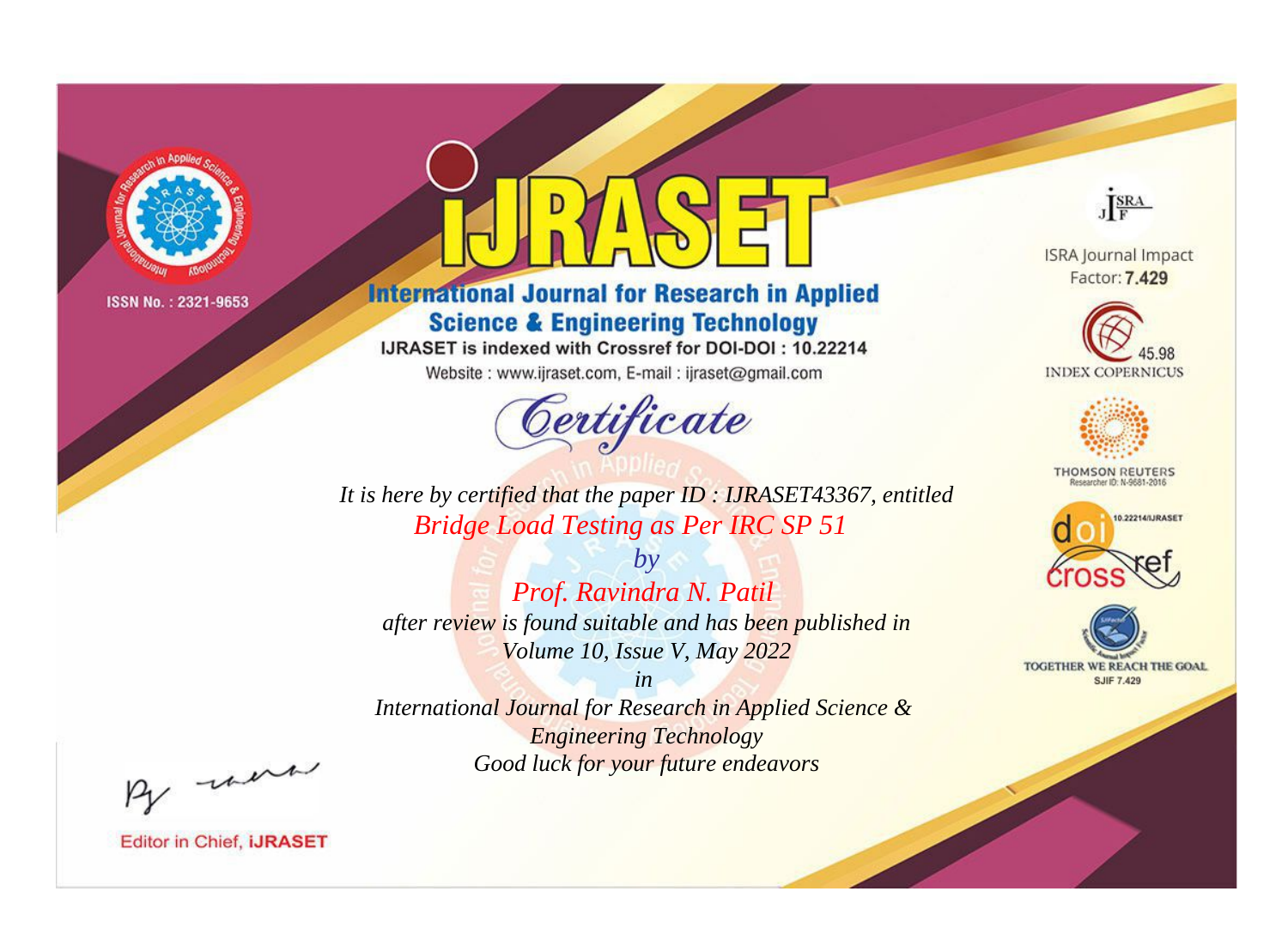

# **International Journal for Research in Applied Science & Engineering Technology**

IJRASET is indexed with Crossref for DOI-DOI: 10.22214

Website: www.ijraset.com, E-mail: ijraset@gmail.com



JERA

**ISRA Journal Impact** Factor: 7.429





**THOMSON REUTERS** 



TOGETHER WE REACH THE GOAL **SJIF 7.429** 

*It is here by certified that the paper ID : IJRASET43367, entitled Bridge Load Testing as Per IRC SP 51*

*Vrushali R. Bagul after review is found suitable and has been published in Volume 10, Issue V, May 2022*

*by*

*in* 

*International Journal for Research in Applied Science & Engineering Technology Good luck for your future endeavors*

By morn